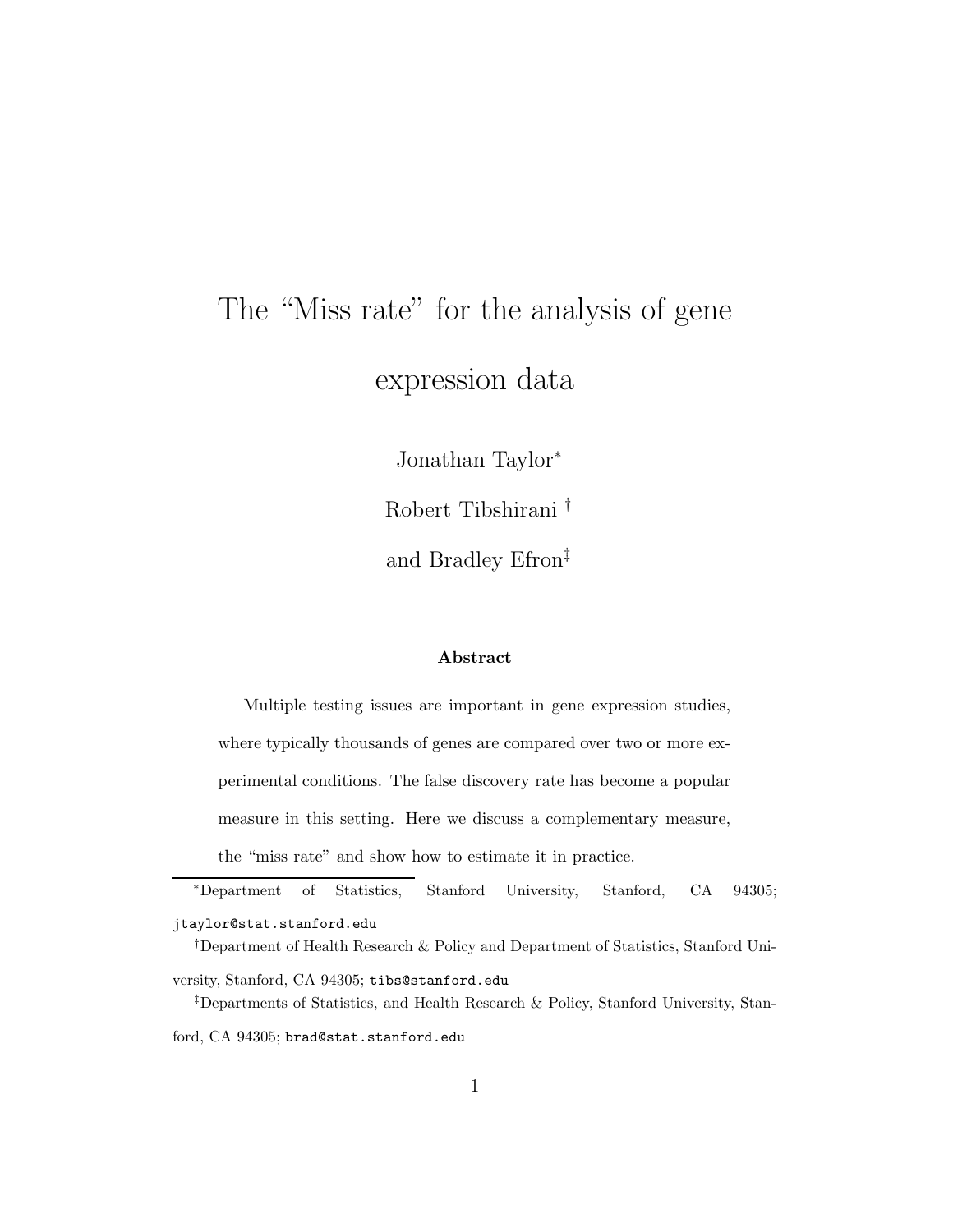#### 1 Introduction

We discuss the problem of identifying differentially expressed genes from a set of microarray experiments. This problem has received much attention lately— see Dudoit et al. (2003) for a nice summary. The false discovery rate (FDR) (Benjamini & Hochberg 1985) has become a popular error measure in this setting, see e.g. Tusher et al.  $(2001)$ , Efron et al.  $(2001)$ , Storey  $(2002a)$ , Storey & Tibshirani (2003), Genovese & Wasserman (2003). In this short paper, we introduce the "miss rate", which is the complement of the FDR. It is the proportion of genes that are truly differentially expressed, among those declared non-significant. We show how to estimate the miss rate in practice, and discuss its properties both numerically and from a mathematical point of view.

## 2 T-statistics, thresholding and the False Discovery Rate

Suppose we have  $m$  genes measured on  $n$  arrays, under two different experimental conditions. Let  $\bar{x}_{i1}$  and  $\bar{x}_{i2}$  be the average gene expression for gene i under conditions 1 and 2, and let  $s_i$  be the pooled standard deviation for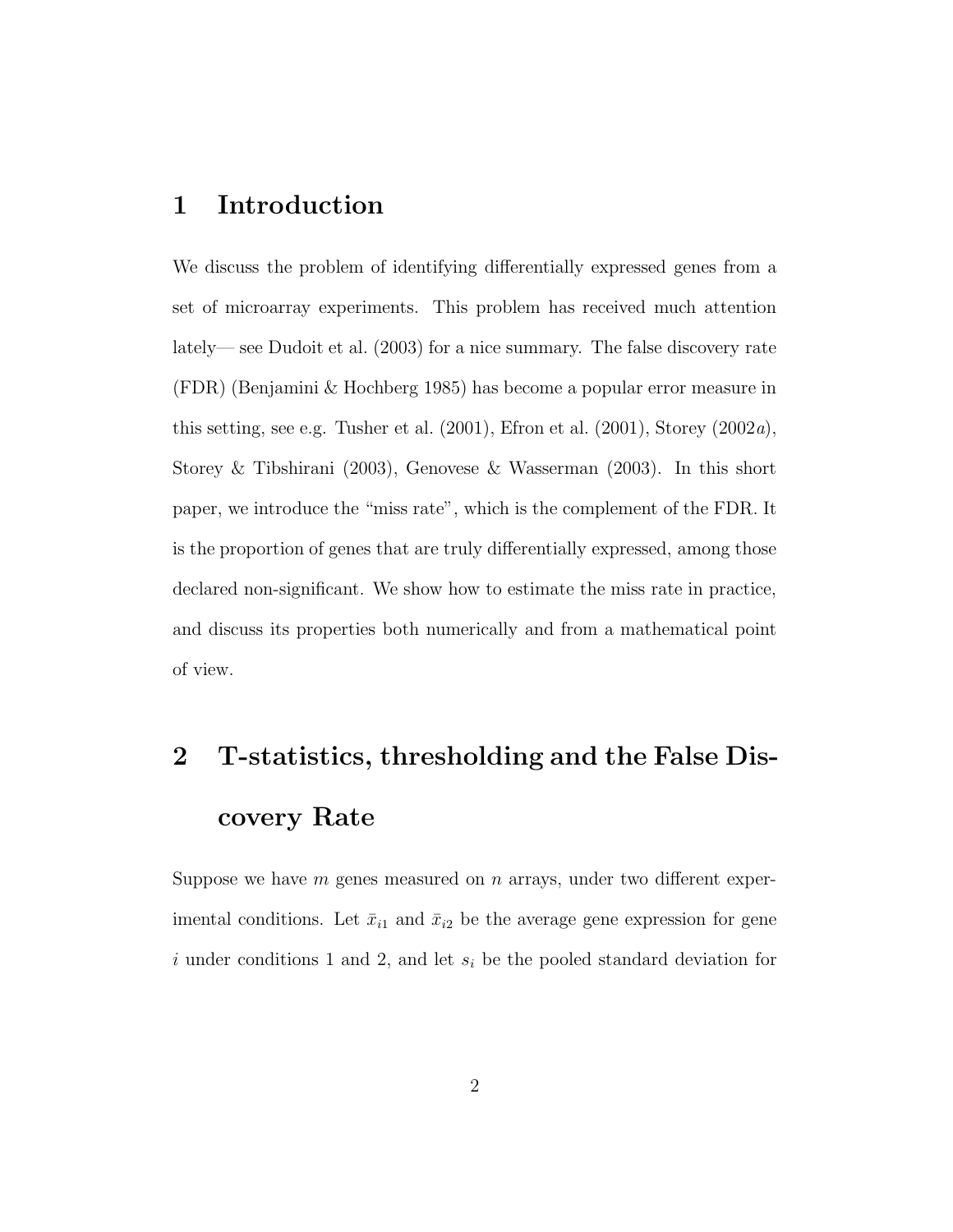gene i:

$$
s_i = [(1/n_1 + 1/n_2) \cdot \sum_1 (x_{ij} - \bar{x}_{i1})^2 + \sum_2 (x_{ij} - \bar{x}_{i2})^2]^{1/2}
$$

Here  $n_k$  is the number of arrays in condition k, and each summation is taken over its respective group. Then a reasonable test statistic for assessing differential gene expression is the standard (unpaired) t-statistic:

$$
T_i = \frac{\bar{x}_{i2} - \bar{x}_{i1}}{s_i \sqrt{\frac{1}{n_1} + \frac{1}{n_2}}}.
$$

For simplicity, our discussion focusses on the two-sample problem and the unpaired T-statistic, but it applies equally well to other settings and test statistics.

Using the statistic  $T_i$ , we can simply compute its value for each gene, choose a threshold c and then declare significant all genes satisfying  $|T_i| > c$ .

|                  | Accept | Reject   Total |       |
|------------------|--------|----------------|-------|
| Null True        |        |                | $m_0$ |
| Alternative True |        | $\mathcal{S}$  | $m_1$ |
|                  |        | R.             | m     |

Table 1: Possible Outcomes from m Hypothesis Tests

Table 1 displays the various outcomes when testing  $m$  genes. The quantity V is the number of false positives (Type I errors), while  $R$  is the total number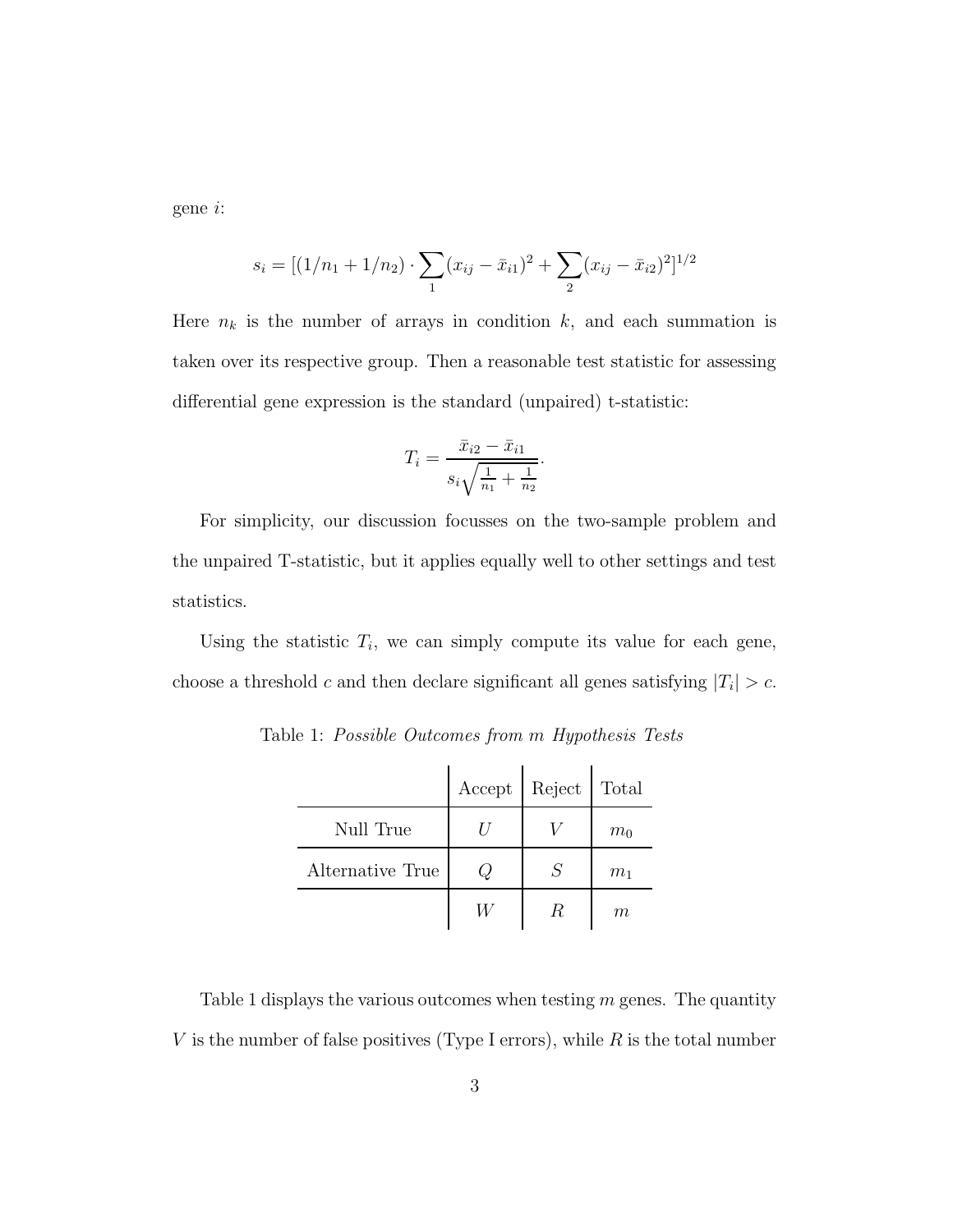of hypotheses rejected. The false discovery rate (FDR) is the expected value of  $V/R$ .

Consider for example the microarray data taken from Golub et al. (1999). It consists of the expression of 6087 genes in 38 leukemia patient samples: 27 with ALL and 11 with AML. The objective is to find genes whose expression differs across the two types of leukemia.

A histogram of the 6087  $T_i$  values is shown in Figure 1: they range from  $-7.5$  to 10.1. If the  $T_i$  values were normally distributed, we could consider any value  $> 2$  in absolute value to be significantly large. But with more than 6000 genes, we would expect many to have  $|T_i| > 2$  just by chance.

We proceed by considering rules of the form  $|T_i| > c$ , for various values of the cutpoint  $c$ , and estimating the FDR of each rule by taking random permutations of the class labels. Here are the details:

- 1. Create K permutations of the data, producing T-statistics  $T_i^k$ , for features  $i = 1, 2, \dots p$  and permutations  $k = 1, 2, \dots K$ .
- 2. For a range of values of the cutpoint C, let  $\hat{R} = \sum_i I(|T_i| > C)$ ,  $\hat{V} =$  $(1/K)\sum_{i,k}I(|T_i^k|>C)$ . Let  $\pi_0=m_0/m$ , the true proportion of null genes among the m
- 3. Estimate the FDR by  $\widehat{\text{FDR}} = \pi_0 \hat{V} / \hat{R}$ .

Of course  $\pi_0$  is unknown: we can estimate it in a number of ways. Here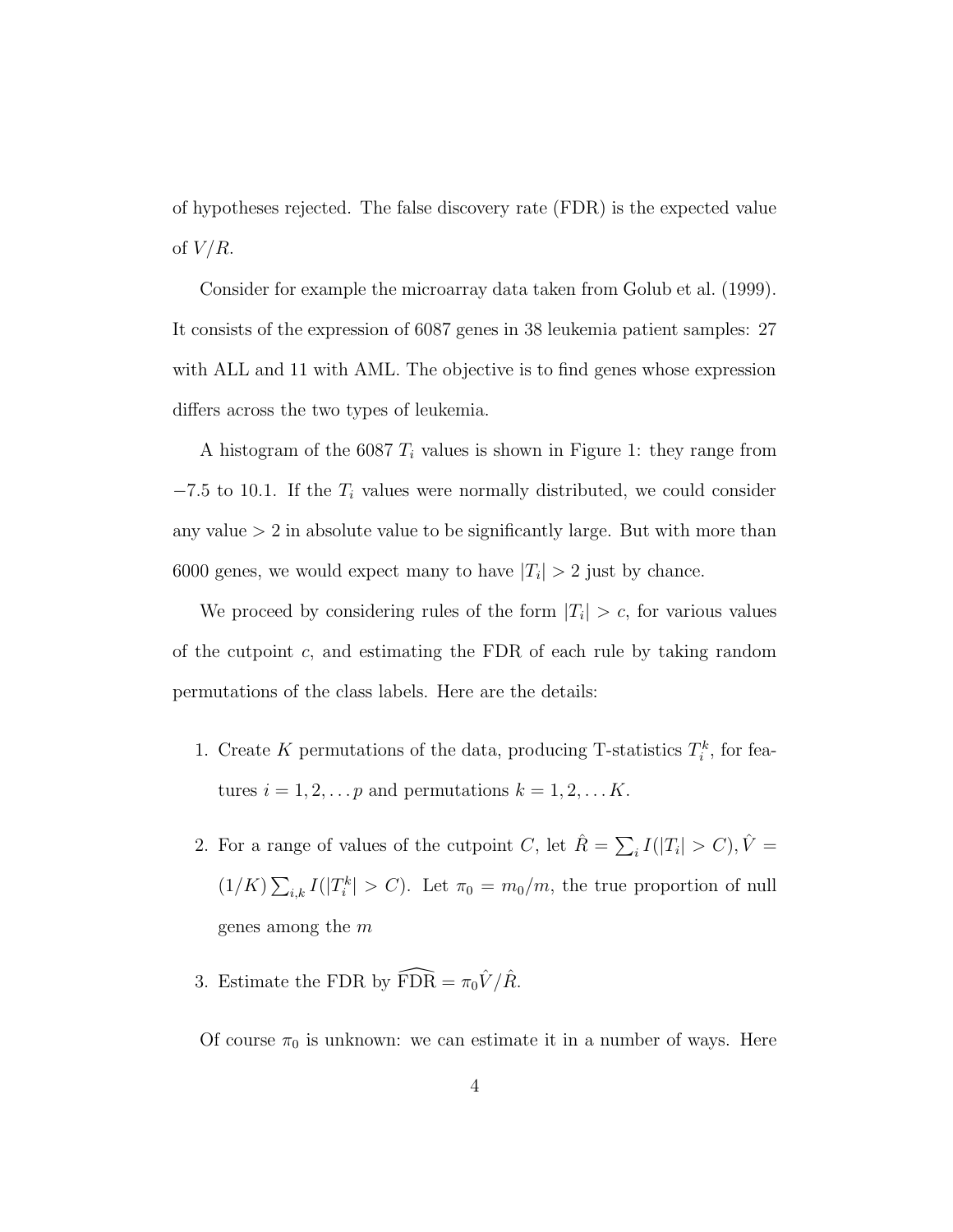

Figure 1: Microarray example: top left panel shows a histogram of the 6087 Tstatistics. In the top right panel we have overlayed the histogram of the T-statistics from the 100 data permutations.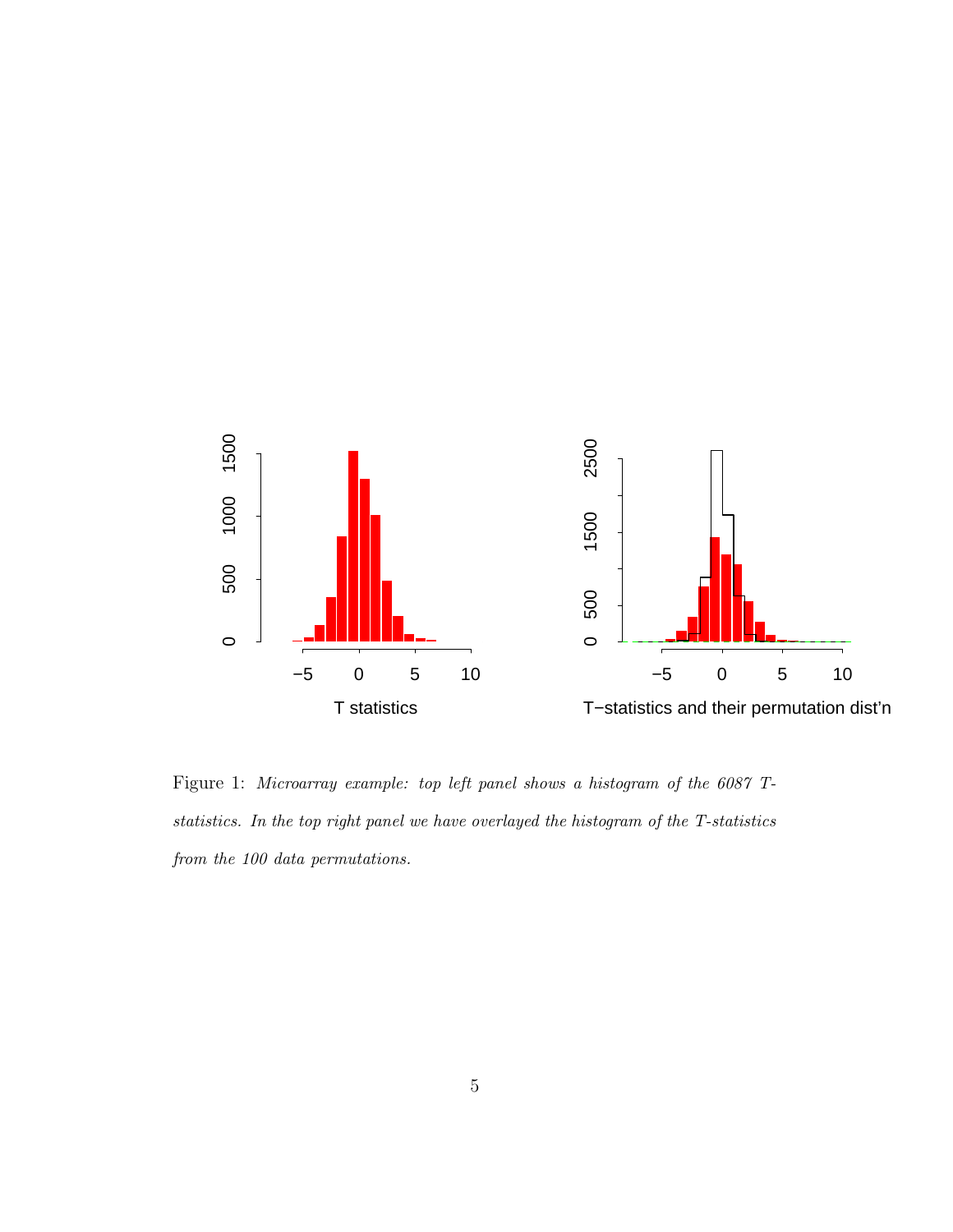is one simple approach, from Storey (2002a). Let  $(q_{.25}, q_{.75})$  be the quartiles of the T-statistics from the permuted datasets. Let  $\hat{\pi}_0 = #\{T_i \in$  $(q_{.25}, q_{.75})\}/(.5m)$ , and set  $\hat{\pi}_0 = \min(\hat{\pi}_0, 1)$ .

In our example, if we take  $c=2.9$  , we get  $R=609,$   $\hat{V}=31.9,$   $\hat{\pi}_0=.70,$ giving  $\widehat{F} \widehat{DR} = .037$ 

### 3 The Miss Rate

Having derived a list of genes from a using a rule like  $|T_i| > c$ , it is of interest to estimate some sort of false negative rate. Looking at Table 1, the quantity  $E(Q/W)$  is what Genovese & Wasserman (2003) call the false non-discovery rate. This quantity is the proportion of false negatives among all genes with  $|T_i| < c$ . Since the vast majority of these genes have values of the T-statistic near zero, this quantity would not usually be of practical interest. Consider instead some cutpoint  $c_0 < c$ , chosen for example so that say 5% of the values  $|T_i|$  lie in  $(c_0, c)$ . Then we call the *miss rate* the expected proportion of genes in  $(c_0, c)$  that are non-null.

In detail, consider the definitions in Table 2. The miss rate is defined to be

$$
MR(c, c_0) = E\left(\frac{Q_0}{W_0}\right) \tag{1}
$$

For example taking  $c_0 = 2.46$  gives  $W_0 = 305$  genes with values of  $T_i$  in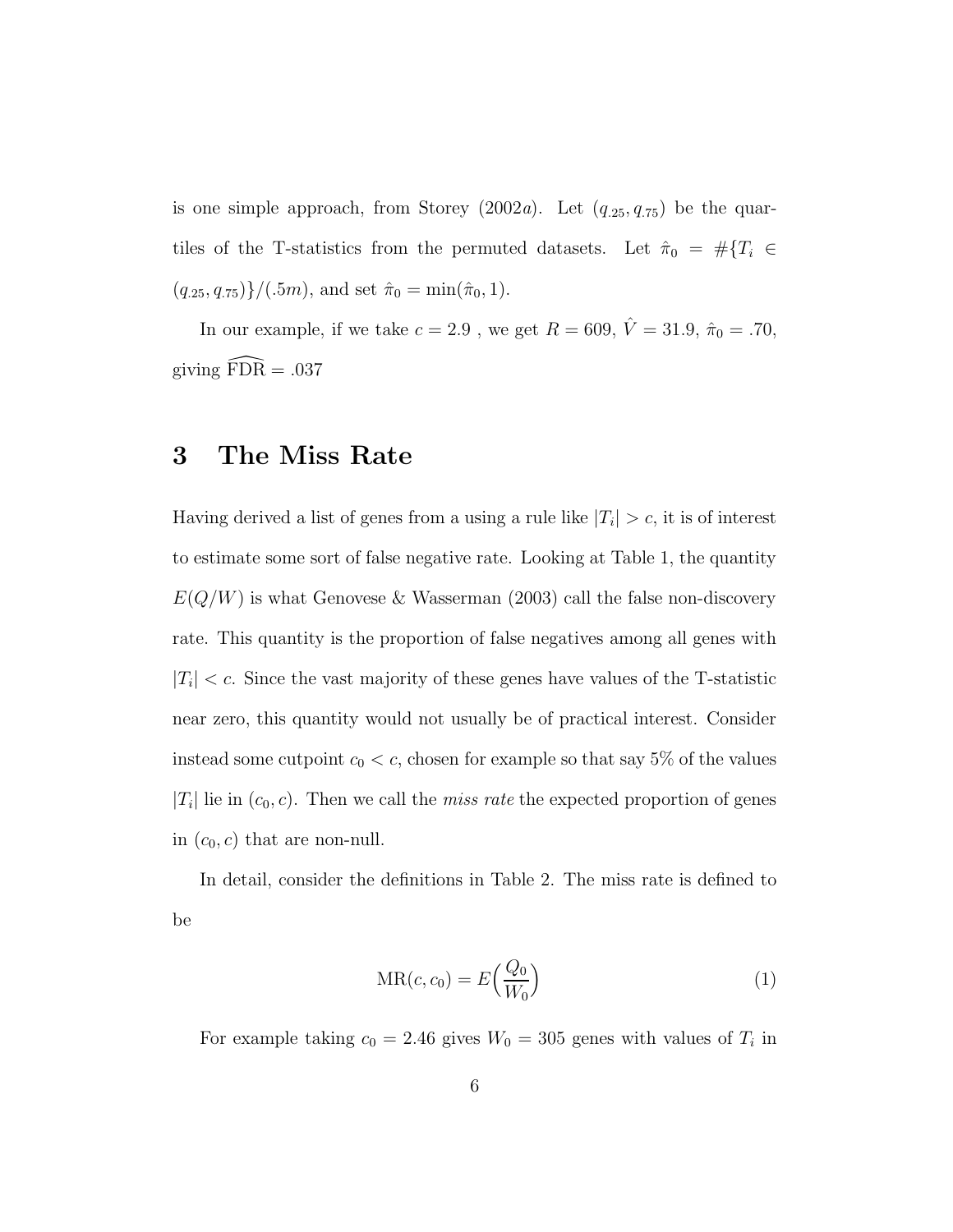Table 2:

|                  | $ T_i $ in $(c_0, c)$ $ T_i  > c$ (Reject) Total |                |
|------------------|--------------------------------------------------|----------------|
| Null True        |                                                  | $m_0$          |
| Alternative True |                                                  | m <sub>1</sub> |
|                  |                                                  | m              |

 $(c_0, c)$ . The estimated miss rate for this interval, calcuated in a way described below, is 85.3%. Thus we estimate that  $.853 \cdot 305 = 260.2$  of these 357 genes are non-null, i.e differentially expressed across the two groups.

The miss rate MR is estimated using the same information gathered for the estimation of the FDR. With  $W_0$  equal to the number of  $|T_i|$  in  $(c_0, c)$ and  $\hat{U}_0$  equal to the average number of permutation values  $|T_i^K|$  in  $(c_0, c)$ , we define

$$
\widehat{\text{MR}}(c_0, c) = \frac{W_0 - \hat{\pi}_0 U_0}{W_0} \tag{2}
$$

The miss rate serves as a useful cautionary statistic. The estimated FDR is low here  $(3.7\%)$ , so we are happy that only few among our list of 609 genes are false positives. However among the next best 305 genes (all declared non-significant), an estimated 85.3% are actually non-null.

Table 3 gives the estimated miss rates for successive intervals below the cutpoint of 2.89, each containing 5% of the genes. We see that the miss rate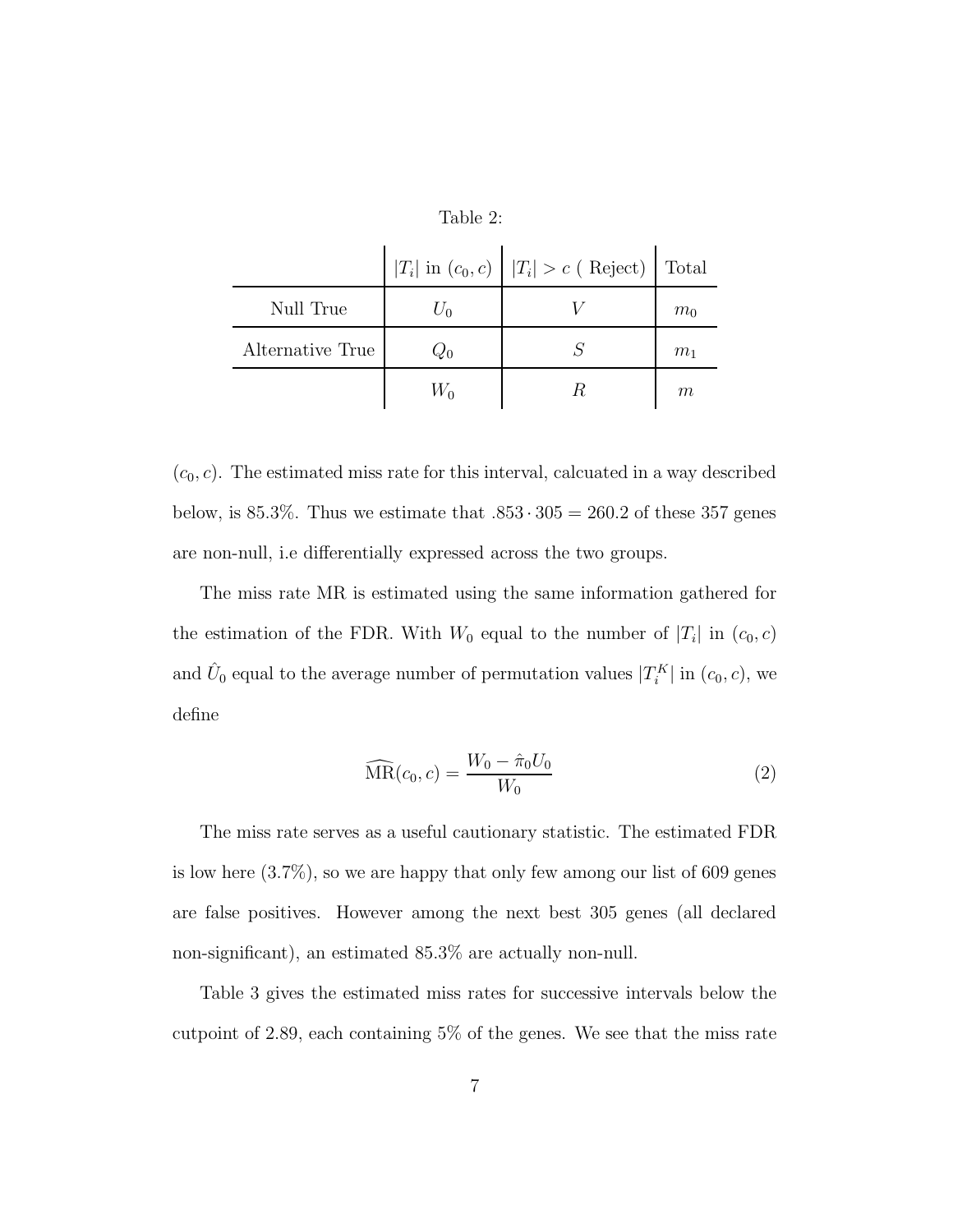|              | Interval Number of genes Miss Rate |      |
|--------------|------------------------------------|------|
| (2.45, 2.89) | 305                                | .853 |
| (2.15, 2.46) | 304                                | .604 |
| (1.91, 2.15) | 304                                | .274 |

Table 3: Estimated miss rates, Leukemia example

does not become low until we get down to values of the T-statistic around 2.0

When estimating both the FDR and miss rate, it is possible to obtain values either  $< 0$  or  $> 1$ . In each case the corresponding estimate is set to 0 or 1 respectively.

There is a close relationship between the miss rate and the *local false* discovery rate (fdr) defined in Efron et al. (2001) and Efron & Tibshirani (2002). The local fdr is the false discovery rate in an infinitesimal interval  $(c - \epsilon, c)$ . The miss rate is 1 minus the local fdr, taken over a large interval  $(c_0, c)$ . In defining the missrate, we have focus on a larger interval to aid in interpretability.

Another important issue is the choice of the distribution for the test statistics under the null hypothesis. Here we have used a permutation distribution for the null, which is simple an convenient. But as shown in Efron (2004), this can sometimes be under-dispersed, resulting in under-estimation of the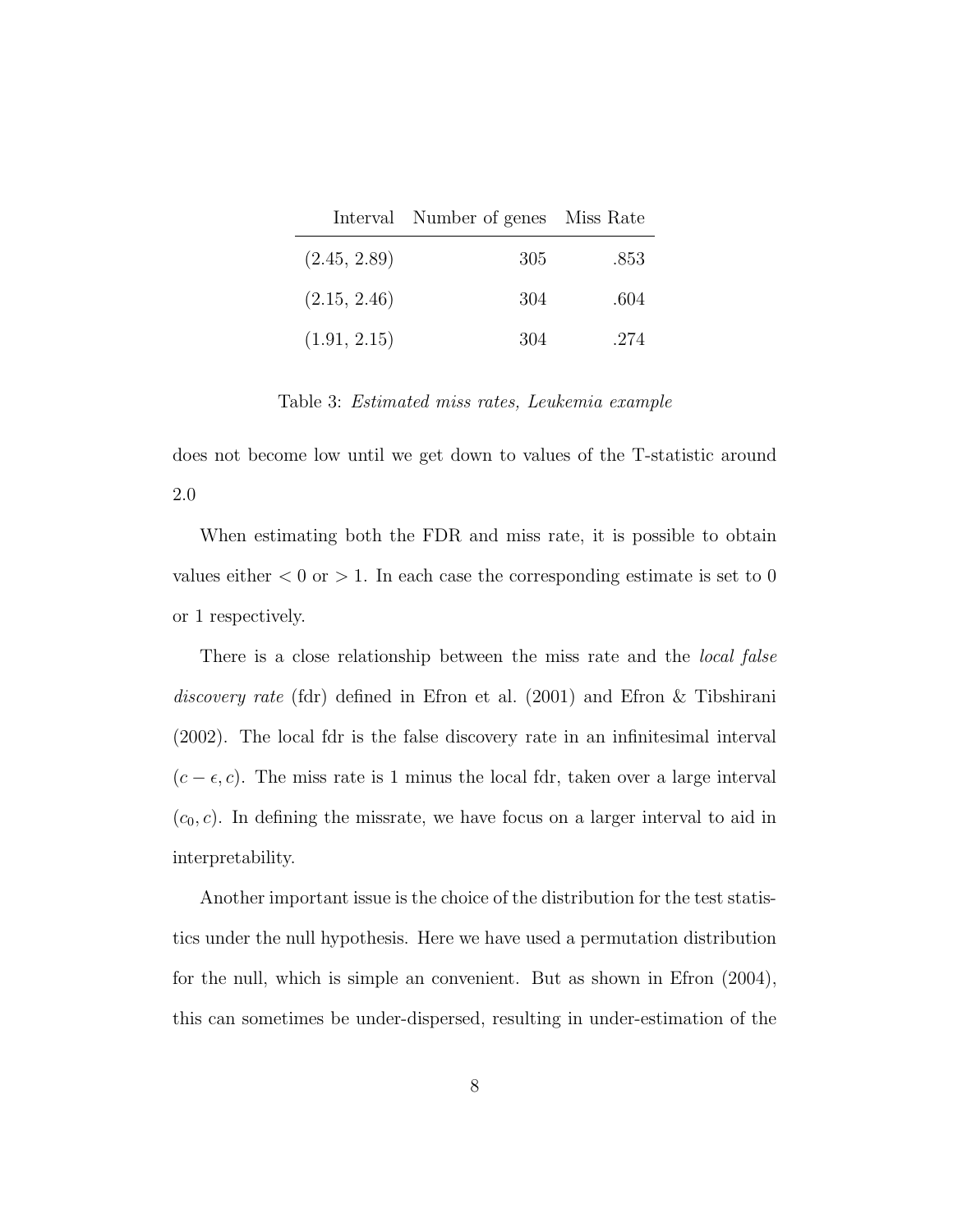| cutpoint          | > 1.4 |       | > 1.6 |       | > 2.0 |       | > 2.7 |       | > 4.1 |
|-------------------|-------|-------|-------|-------|-------|-------|-------|-------|-------|
| <b>FDR</b>        | 0.601 |       | 0.504 |       | 0.348 |       | 0.107 |       | .005  |
| <b>FDR</b>        | 0.600 |       | 0.500 |       | 0.349 |       | 0.107 |       | .006  |
| $#$ genes R       | 250   |       | 200   |       | 150   |       | 100   |       | 50    |
| <b>MR</b>         |       | 0.008 |       | 0.030 |       | 0.169 |       | 0.791 |       |
| MR                |       | 0.054 |       | 0.084 |       | 0.174 |       | 0.792 |       |
| $\hat{\pi}_0 U_0$ |       | 49.21 |       | 45.89 |       | 41.82 |       | 11.55 |       |
| # genes $W_0$     |       | 50    |       | 50    |       | 50    |       | 50    |       |

Table 4: FDR and MR results for simulated data, Example 1. The cutpoints represent the 75, 80, 85, 90 and 95 percentiles of  $|T_i|$ 

false discovery rate (and that is probably the case in this example). Efron (2004) discusses alternative methods for generating the null distribution of the test statistics.

#### 4 A simulation study

We simulated data from  $p = 1000$  genes and  $n = 40$  samples, in two groups of size 20, All values were generated i.i.d.  $N(0,1)$  except for the first 100 genes in samples 21–40, which were  $N(1.25, 1)$ . Table 4 shows the results averaged over 50 simulations.

The simulation standard errors are  $< .01$  for FDR, MR and their estima-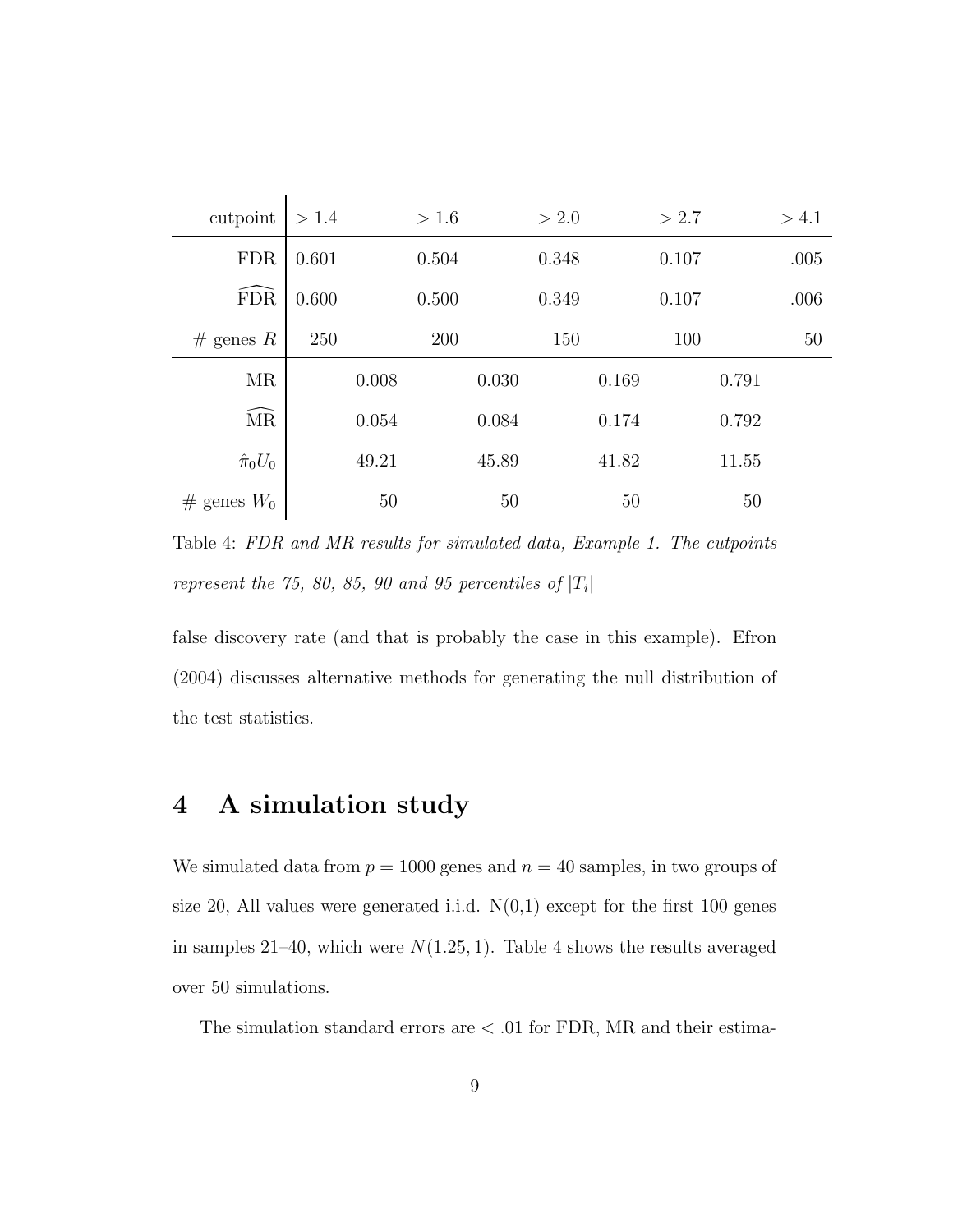tors. In general both  $\widehat{FDR}$  and  $\widehat{MR}$  do a reasonably good job of estimating the false discovery rate and miss rate, respectively. When MR is low, the MR over-estimates it on average, due to the truncation of MR at zero. We also note the estimate  $\hat{\pi}_0$  averaged .91, close to the actual value  $\pi_0 = .90$ .

Table 5 shows a second simulation example, as above but with 2000 genes, with the first 300 genes differing in mean by 0.25 units in the second set of 20 samples. Again, both estimates are accurate enough to be informative in practice.

| cutpoint          | > 1.3 |       | > 1.5 |       | >1.7  |       | > 2.0 |       | > 2.5 |
|-------------------|-------|-------|-------|-------|-------|-------|-------|-------|-------|
| <b>FDR</b>        | 0.637 |       | 0.595 |       | 0.541 |       | 0.465 |       | .349  |
| FDR               | 0.697 |       | 0.654 |       | 0.593 |       | 0.515 |       | .401  |
| $#$ genes R       | 250   |       | 200   |       | 150   |       | 100   |       | 50    |
| <b>MR</b>         |       | 0.194 |       | 0.244 |       | 0.306 |       | 0.419 |       |
| <b>MR</b>         |       | 0.133 |       | 0.162 |       | 0.252 |       | 0.371 |       |
| $\hat{\pi}_0 U_0$ |       | 86.99 |       | 83.83 |       | 74.81 |       | 62.93 |       |
| # genes $W_0$     |       | 100   |       | 100   |       | 100   |       | 100   |       |

Table 5: FDR and MR results for simulated data, Example 2. The cutpoints represent the 75, 80, 85, 90 and 95 percentiles of  $|T_i|$ 

Table 6 shows the results of a third simulation study. The setup is the same as in Example 1, except that the 1000 genes have been divided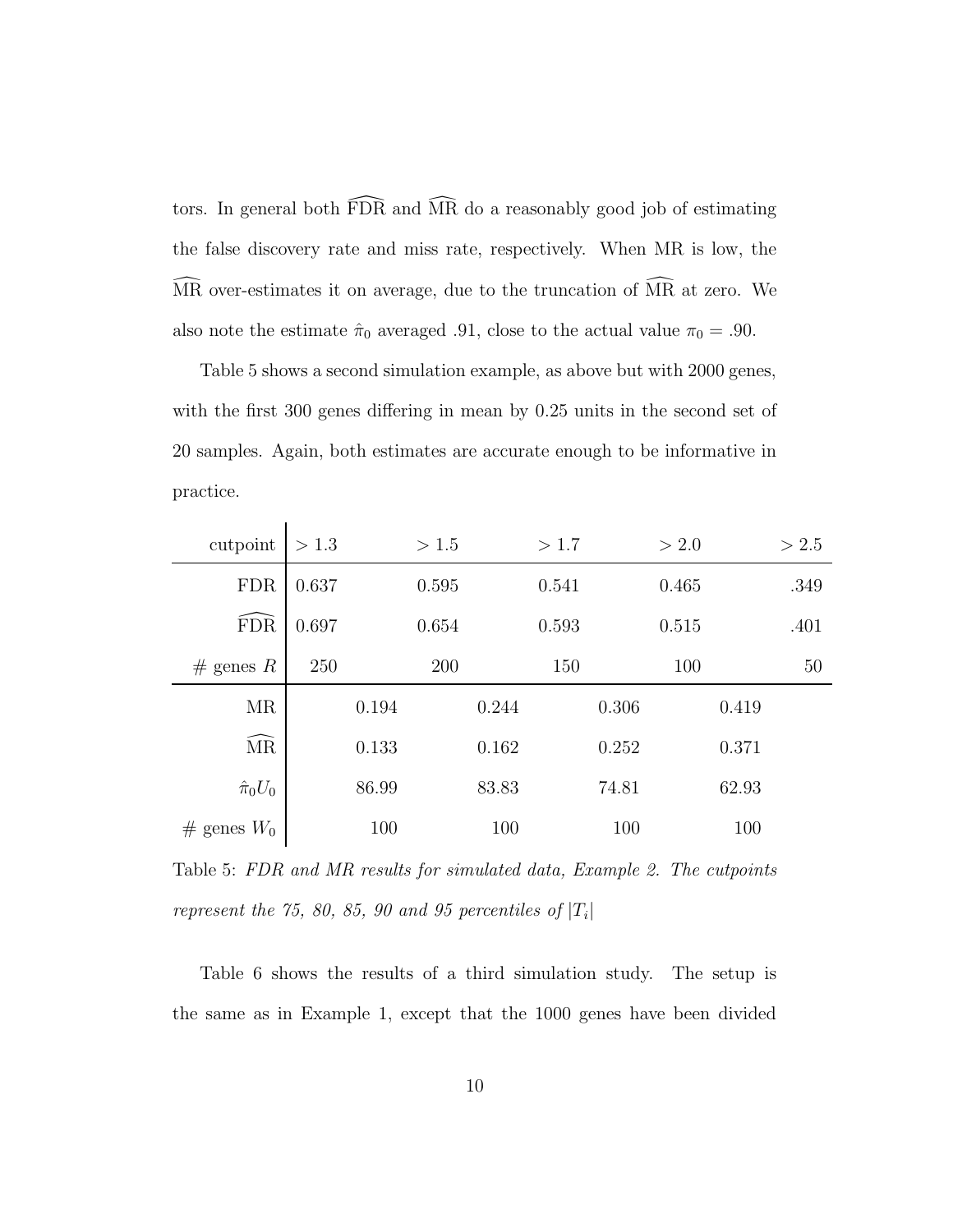| cutpoint          | > 1.4 |       | > 1.6 |        | > 2.0 |       | > 2.7 |       | > 4.1 |
|-------------------|-------|-------|-------|--------|-------|-------|-------|-------|-------|
| <b>FDR</b>        | 0.603 |       | 0.508 |        | 0.357 |       | 0.121 |       | .012  |
| <b>FDR</b>        | 0.604 |       | 0.503 |        | 0.360 |       | 0.122 |       | .012  |
| $#$ genes R       | 250   |       | 200   |        | 150   |       | 100   |       | 50    |
| <b>MR</b>         |       | 0.014 |       | 0.039  |       | 0.171 |       | 0.769 |       |
| <b>MR</b>         |       | 0.052 |       | 0.105  |       | 0.179 |       | 0.768 |       |
| $\hat{\pi}_0 U_0$ |       | 50.42 |       | 45.645 |       | 41.81 |       | 11.55 |       |
| # genes $W_0$     |       | 50    |       | 50     |       | 50    |       | 50    |       |

Table 6: FDR and MR results for simulated data, Example 3 (correlated data) The cutpoints represent the 75, 80, 85, 90 and 95 percentiles of  $|T_i|$ 

into 20 blocks of 50 consecutive genes. Within each block k, we add  $\theta_k =$  $5 \cdot (|z_1|, |z_2|, \ldots |z_{40}|)$  to the expression values for each gene, where  $z_j$  is a standard Gaussian variate. This makes the pairwise correlation of genes in a block equal to about 0.35. This correlation has little effect on the results.

### 5 Some Theory

Our estimate of the miss rate is

$$
\widehat{MR}(c_0, c) = 1 - \widehat{\pi}_0 \cdot \frac{\widehat{U}_0}{W_0}
$$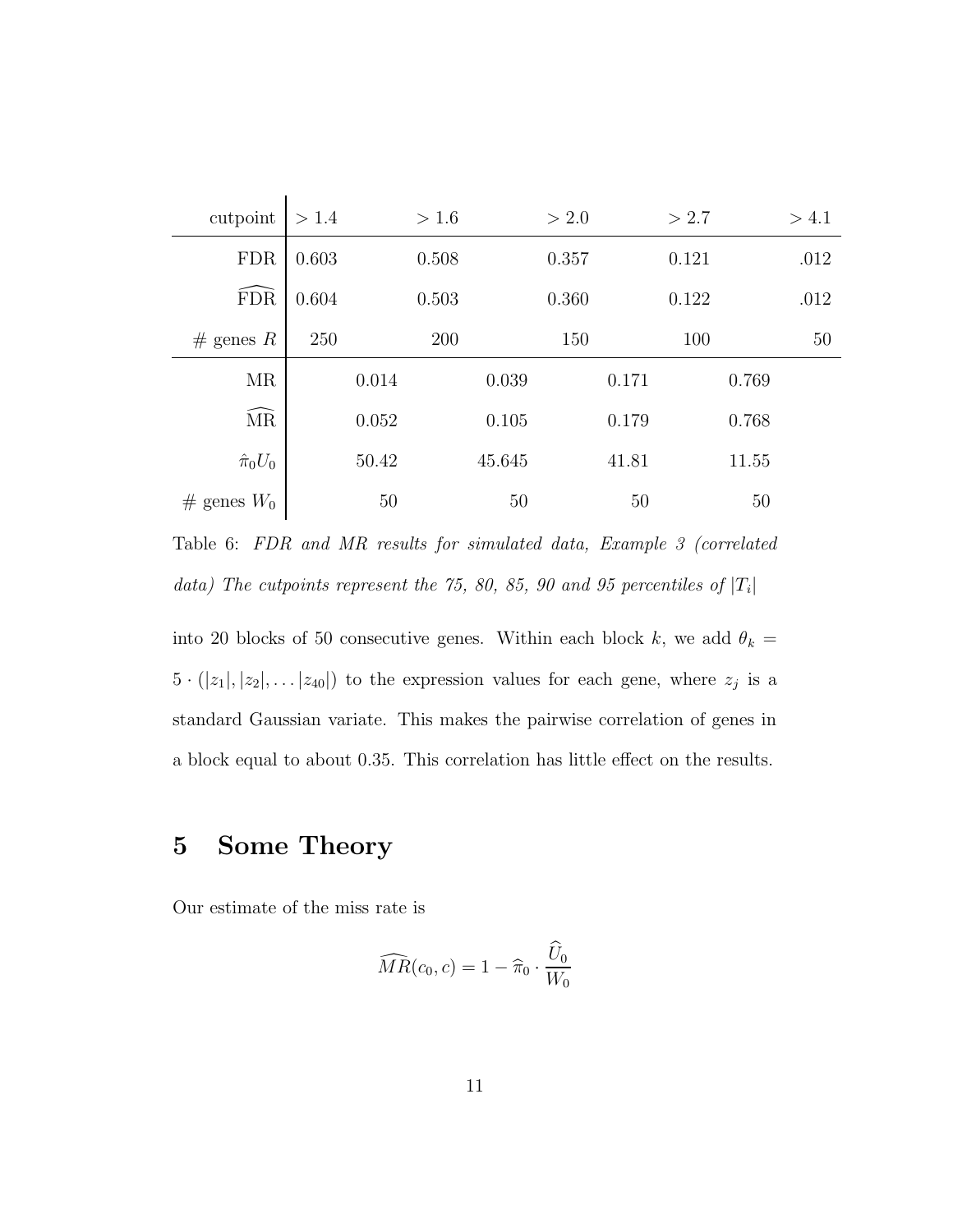where  $\hat{U}_0$  is the average number of permutation values of the  $|T_i^K|$  in the interval  $(c_0, c)$ .

Under some reasonable conditions, our estimate of MR will be consistent and (asymptotically) conservative. The main assumption that is required is that as the number of genes  $m$  grows and the number of permutation samples K grows, the empirical distribution functions

$$
\widehat{F}(t) = \frac{1}{m} \sum_{i=1}^{m} I(|T_i| \le t)
$$

$$
\widehat{F}_0(t) = \frac{1}{K \cdot m} \sum_{i=1}^{m} \sum_{k=1}^{K} I(|T_i^k| \le t)
$$

converge uniformly to non-random limits, say  $F(t)$  and  $F_0(t)$  and that the proportion of true nulls  $\pi_{0,m} = m_0/m$  converges to some limiting proportion  $0 < \pi_0 < 1$ .

The simplest example under which these conditions are satisfied are when the genes are independent; the null distribution of each  $T_i$  is the same; and the active genes are drawn i.i.d. from a mixture distribution so that the alternative distribution of the T's are also identical (Genovese  $\&$  Wasserman 2002, Storey & Tibshirani 2001). For a more precise description of the necessary conditions, the interested reader is referred to (Storey et al. 2004, Storey & Tibshirani 2001).

The distribution function  $F_0$  can be thought of as the "null" distribution of a typical inactive gene. For many models, this null distribution is the same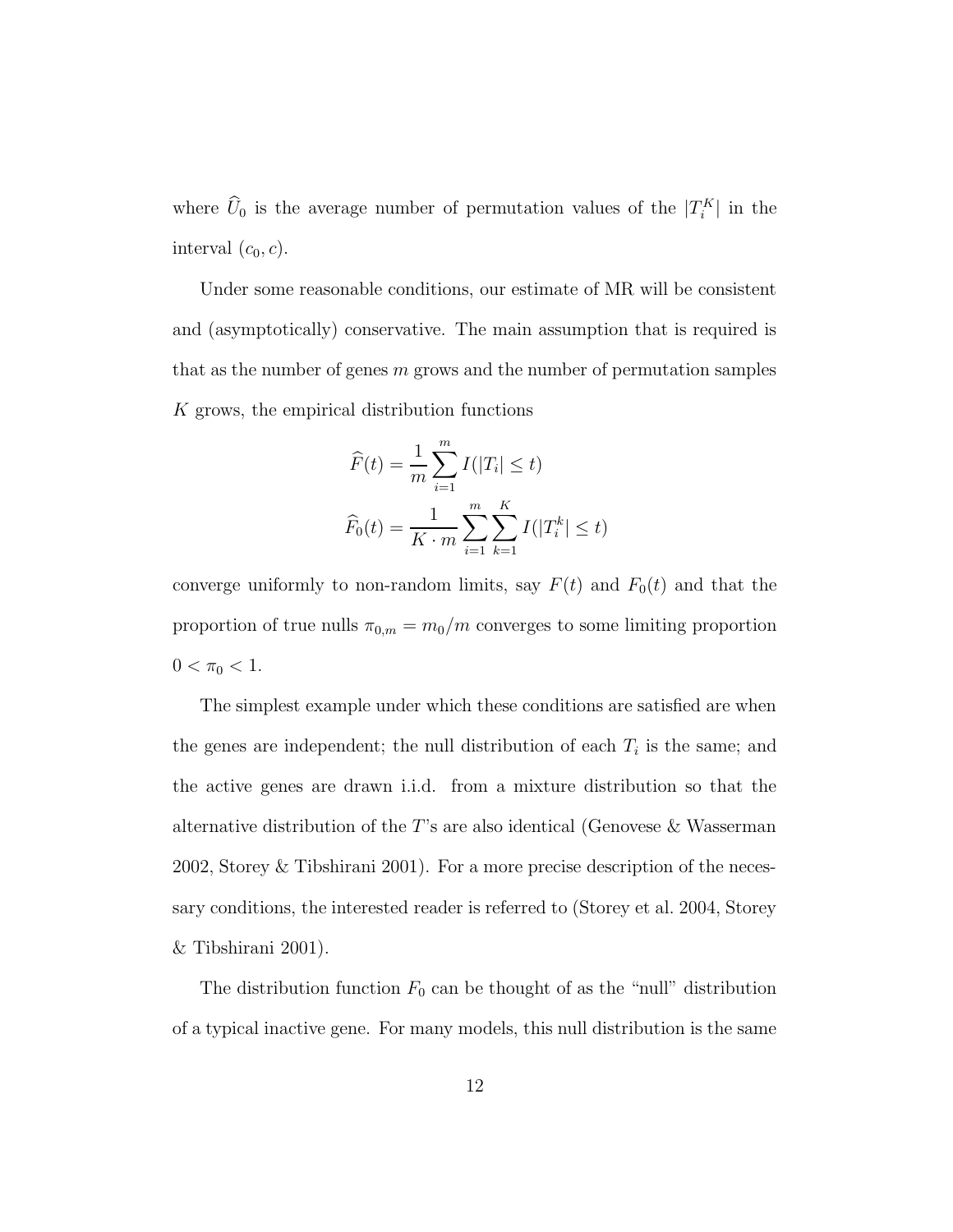across genes, but, in general it is possible that the null distribution is different across genes, in which case  $F_0$  is the mixture of these null distribution across genes. The distribution function  $F$  can be thought of as a mixture which puts weight  $\pi_0$  on  $F_0$  – the "null" distribution of  $T_i$  and weight  $(1 - \pi_0)$  on the "alternative" component  $F_1$ .

If F and  $F_0$  are continuous, so that the quantiles of the  $|T_i^k|$  also converge, then the estimate  $\hat{\pi}_{0,m}$  also converges to  $\hat{\pi}_{0,\infty}$ , say, (Storey 2002b, Storey et al. 2004) and

$$
\widehat{\pi}_{0,\infty}\geq \pi_0.
$$

Therefore, asymptotically

$$
\widehat{MR}(c_0, c) \leq MR(c_0, c)
$$

both in probability and expectation (Efron & Tibshirani 2002), (Storey et al. 2004). Thus, our estimate of  $MR(c_0, c)$  is asymptotically conservative and the true miss rate is actually higher than our estimate on average. In our simulation experiments, the bias in  $\hat{\pi}_0$  was very small, and  $\widehat{MR}$  was usually close to MR on average.

#### 6 Discussion

The miss rate (MR) represents a useful cautionary statistic, when interpreting the results of a comparative gene expression study. In situation where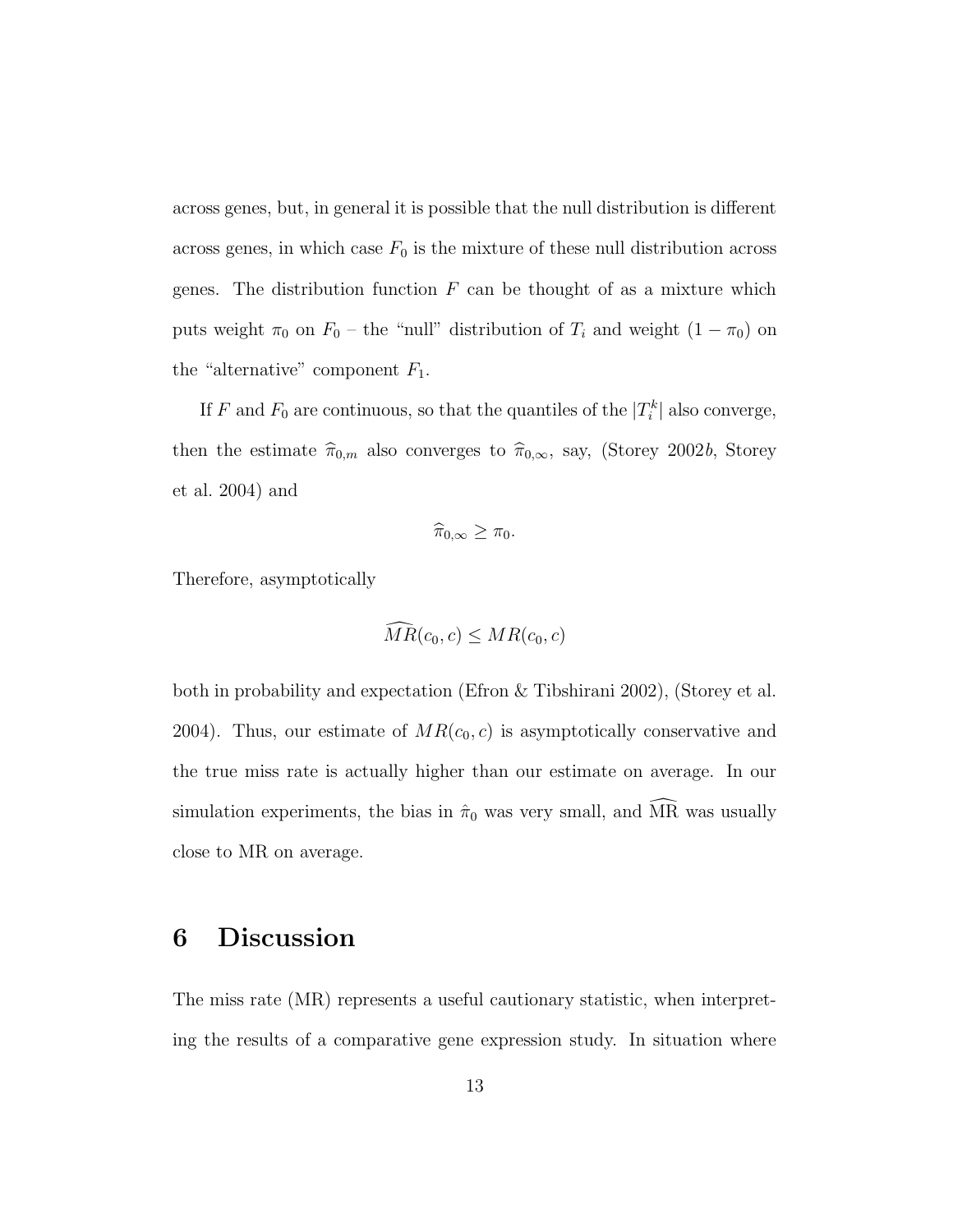the FDR of a list of significant genes is low, the miss rate of genes that were not quite called significant, can be quite high. The same information used to estimate the FDR can be used to estimate the miss rate. We suggest that MR be routinely reported along with the FDR and the local false disacovery rate, in gene expression studies.

Acknowledgments: Tibshirani was partially supported by National Science Foundation Grant DMS-9971405 and National Institutes of Health Contract N01-HV-28183.

#### References

- Benjamini, Y. & Hochberg, Y. (1985), 'Controlling the false discovery rate: a practical and powerful approach to multiple testing', J. Royal. Stat. Soc. B. **85**, 289–300.
- Dudoit, S., Shaffer, J. P. & Boldrick, J. C. (2003), 'Multiple hypothesis testing in microarray experiments', Statistical Science 18, 71–103.
- Efron, B. (2004), 'Large-scale simultaneous hypothesis testing: The choice of a null hypothesis', J. Amer. Statist. Assoc 99, 96–104.
- Efron, B. & Tibshirani, R. (2002), 'Microarrays, empirical bayes methods, and false discovery rates', Gen. Epi. .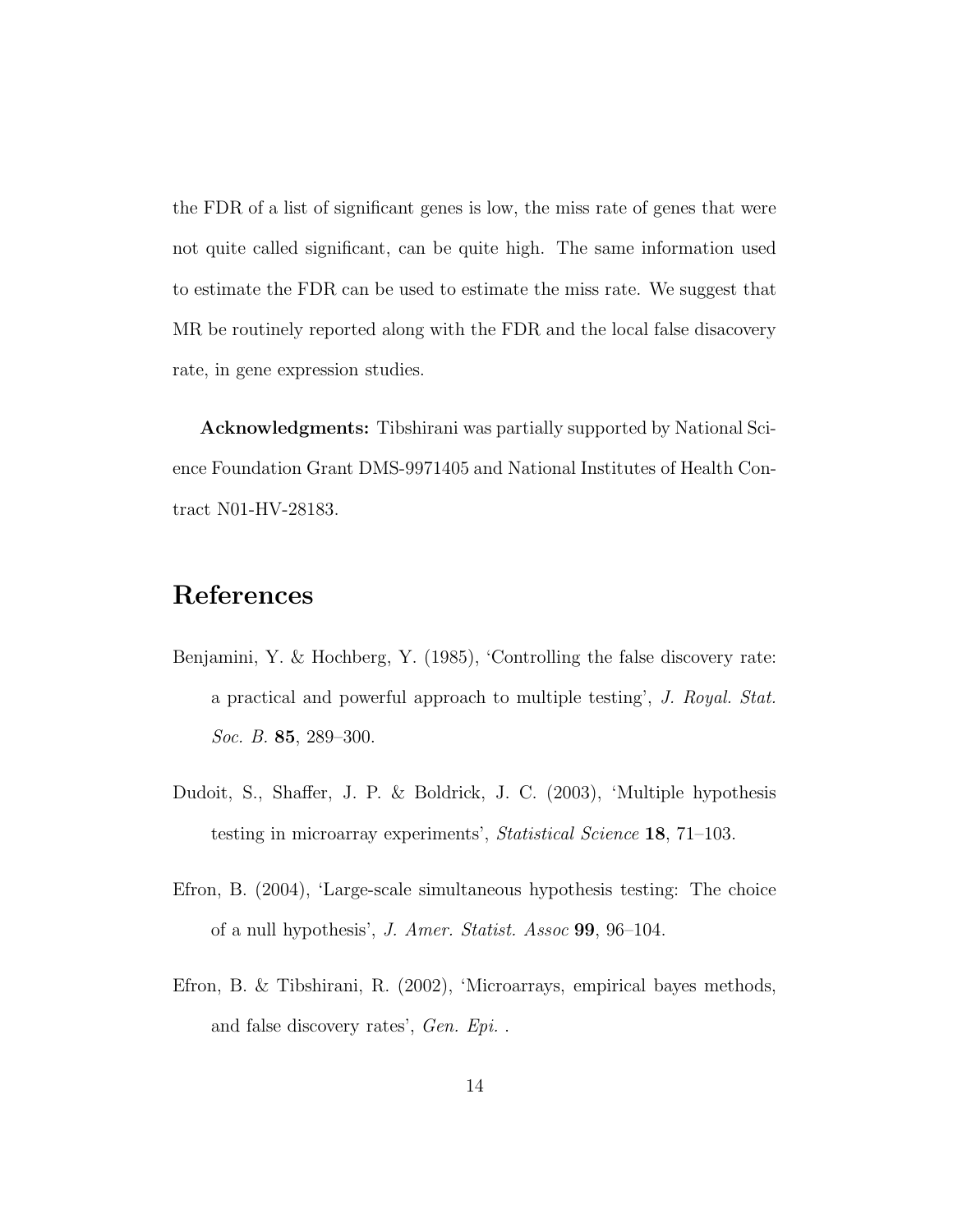- Efron, B., Tibshirani, R., Storey, J. & Tusher, V. (2001), 'Empirical bayes analysis of a microarray experiment', J. Amer. Statist. Assoc pp. 1151– 1160.
- Genovese, C. & Wasserman, L. (2002), 'Operating characteristics and extensions of the FDR procedure', J. Roy. Stat. Soc., Ser. B 64, 499–517.
- Genovese, C. & Wasserman, L. (2003), A stcohastic process approach to false discovery rates, Technical report, Carnegie Mellon University.
- Golub, T., Slonim, D., Tamayo, P., Huard, C., Gaasenbeek, M., Mesirov, J., Coller, H., Loh, M., Downing, J., Caligiuri, M., Bloomfield, C. & Lander, E. (1999), 'Molecular classification of cancer: class discovery and class prediction by gene expression monitoring', Science 286, 531– 536.
- Storey, J. (2002a), 'A direct approach to false discovery rates', Journal of the Royal Statistical Society B. pp. 479–498.
- Storey, J. D.  $(2002b)$ , 'A direct approach to false discovery rates', J. Roy. Stat. Soc., Ser. B 64, 479–498.
- Storey, J. D., Taylor, J. E. & Siegmund, D. O. (2004), 'Strong control, conservative point estimation, and simultaneous conservative consistency